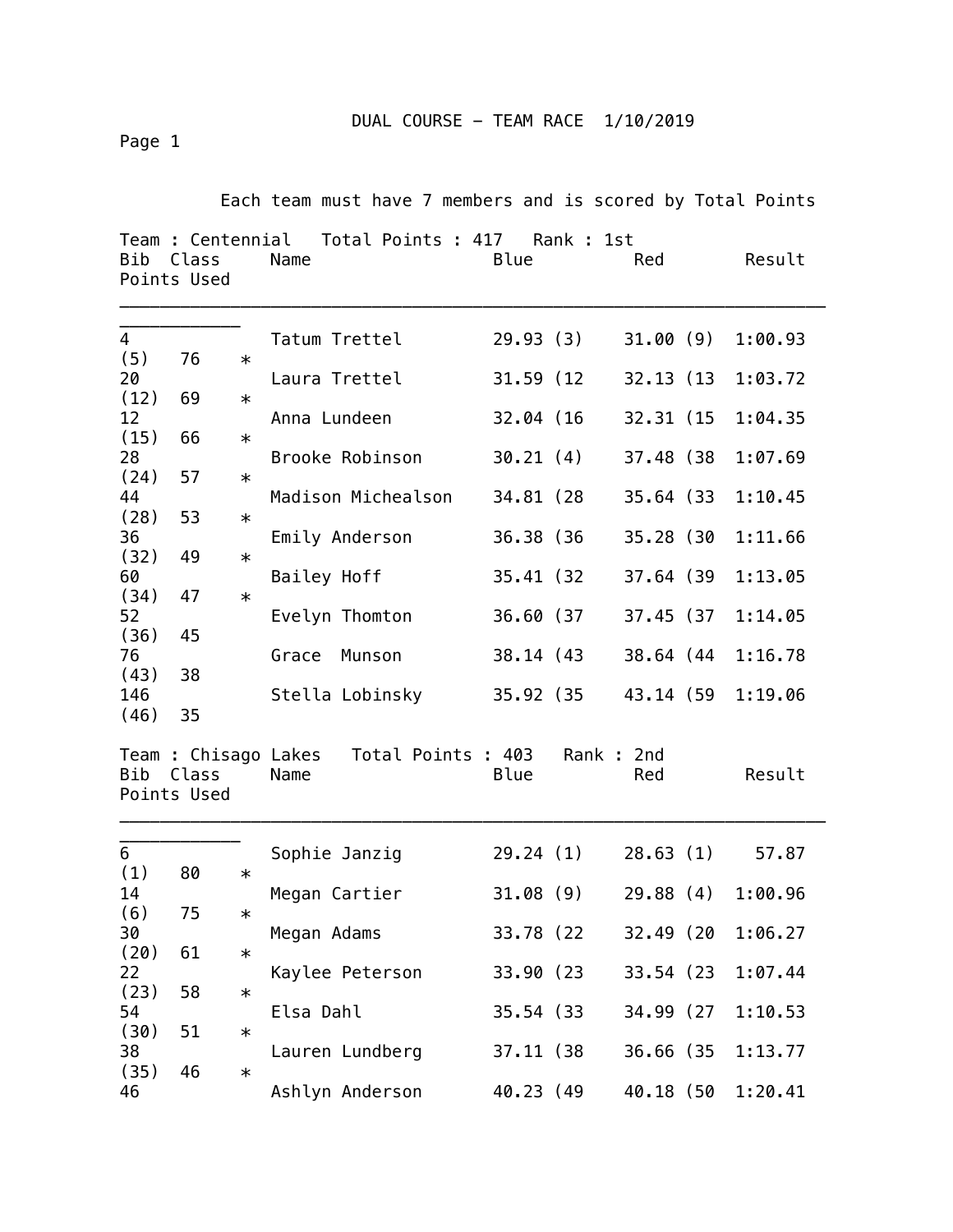| (49)         | 32                                   | $\ast$ |                                            |                    |           |               |         |
|--------------|--------------------------------------|--------|--------------------------------------------|--------------------|-----------|---------------|---------|
| 62           |                                      |        | Annah Mellum                               | 43.28 (63          |           | 38.85 (45     | 1:22.13 |
| (54)<br>70   | 27                                   |        | Alexandra Witucki                          | 40.77 (53          |           | 42.99 (58     | 1:23.76 |
| (57)         | 24                                   |        |                                            |                    |           |               |         |
| 78           |                                      |        | Hailey Rivard                              | 42.51 (59          |           | 43.99 (63     | 1:26.50 |
| (59)         | 22                                   |        |                                            |                    |           |               |         |
| Bib          | Team: Blaine<br>Class<br>Points Used |        | Total Points : 392<br>Name                 | Rank : 3rd<br>Blue |           | Red           | Result  |
|              |                                      |        |                                            |                    |           |               |         |
| 3            |                                      |        | Anika Snyder                               | 31.77 (15          |           | 30.35(8)      | 1:02.12 |
| (9)          | 72                                   | $\ast$ |                                            |                    |           |               |         |
| 51<br>(13)   | 68                                   | $\ast$ | Kendra Entsminger                          | 31.38 (10          |           | 32.55 (21)    | 1:03.93 |
| 19           |                                      |        | Breanna Freecheck                          | 32.92 (20          |           | 32.42 (18)    | 1:05.34 |
| (19)<br>67   | 62                                   | $\ast$ | Haily Gislason                             | 32.82 (19          |           | 33.57 (24     | 1:06.39 |
| (21)         | 60                                   | $\ast$ |                                            |                    |           |               |         |
| 59           |                                      |        | Mikayla Wolters                            | 35.19 (31)         |           | 35.65 (34)    | 1:10.84 |
| (31)<br>136  | 50                                   | $\ast$ | Lucy Kalina                                | 37.53 (42)         |           | 38.03 (41     | 1:15.56 |
| (40)         | 41                                   | $\ast$ |                                            |                    |           |               |         |
| 27<br>(42)   | 39                                   | $\ast$ | Lauren Bosley                              | 43.16 (61          |           | 33.58 (25)    | 1:16.74 |
| 43           |                                      |        | Fiona Wahlgren                             | 43.31 (64          |           | 43.89 (62)    | 1:27.20 |
| (61)<br>130  | 20                                   |        |                                            | 58.45 (77          |           | 39.25 (48)    | 1:37.70 |
| (67)         | 14                                   |        | Avery Soli                                 |                    |           |               |         |
| 35           |                                      |        | Sydney Simi                                | 39.59 (47          |           | $1:01.10$ (77 | 1:40.69 |
| (69)         | 12                                   |        |                                            |                    |           |               |         |
|              | Bib Class<br>Points Used             |        | Team : Andover  Total Points : 365<br>Name | Blue               | Rank: 4th | Red           | Result  |
|              |                                      |        |                                            |                    |           |               |         |
| 65<br>(18)   | 63                                   | $\ast$ | Kaleigh Beggin                             | 32.51 (17)         |           | 32.32 (16)    | 1:04.83 |
| $\mathbf{1}$ |                                      |        | Emily Schroeder                            | 33.90 (23          |           | 33.24 (22     | 1:07.14 |
| (22)         | 59                                   | $\ast$ |                                            |                    |           |               |         |
| 41<br>(25)   | 56                                   | $\ast$ | Natalie Schoenberg                         | 33.95 (25          |           | 34.24 (26     | 1:08.19 |
| 9            |                                      |        | Beth Dittberner                            | 34.77 (27          |           | 35.16 (29     | 1:09.93 |
| (26)<br>17   | 55                                   | $\ast$ | Audrey Swenson                             | 35.00 (30          |           | 35.46 (31     | 1:10.46 |
| (29)         | 52                                   | $\ast$ |                                            |                    |           |               |         |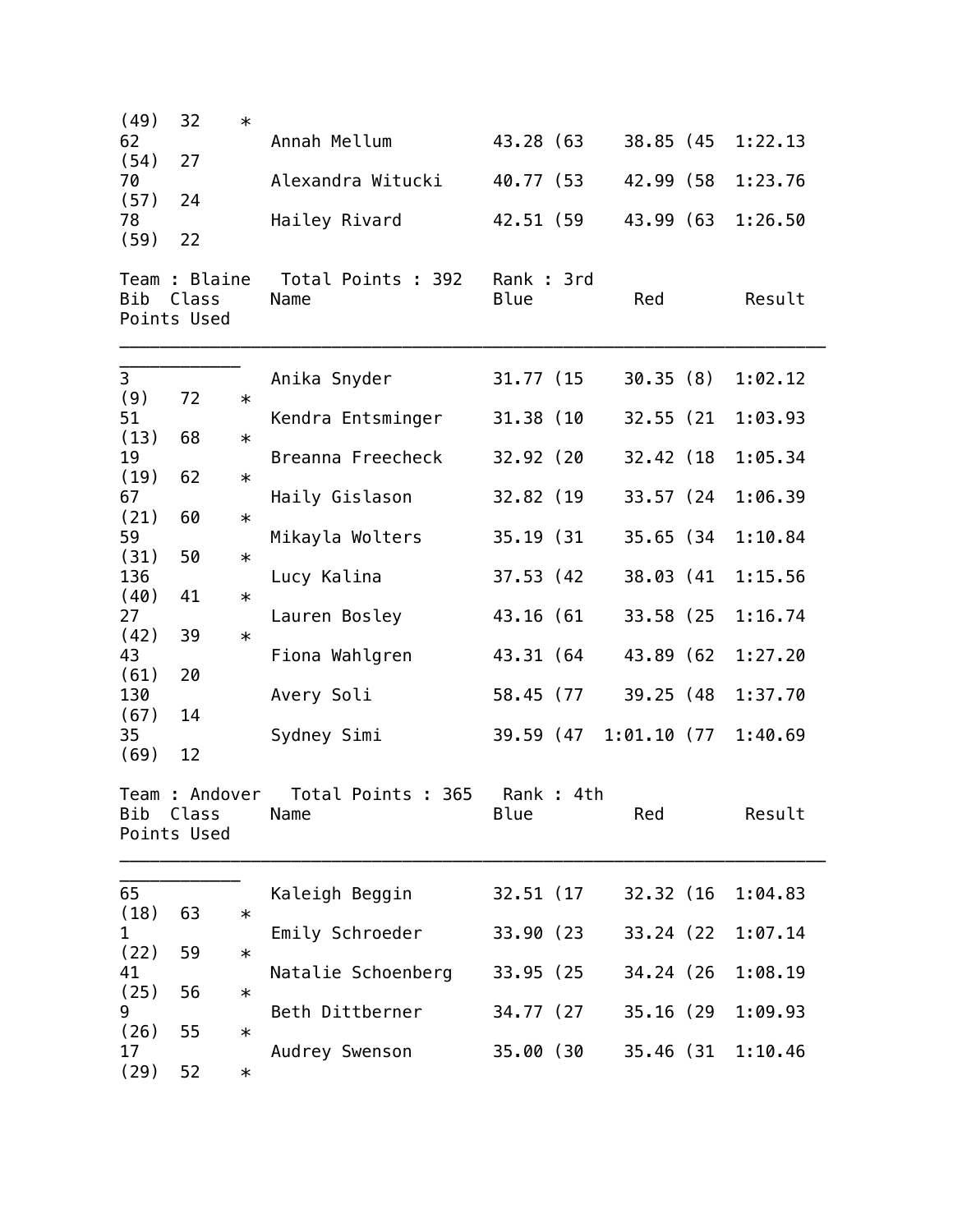Ski Club Software from www.SplitSecond.com 1/11/2019 8:50:14 AM ~~~~~~~~~~~~~~~~~~~~~~~~~~~~~~~~~~~ NEW PAGE

~~~~~~~~~~~~~~~~~~~~~~~~~~~~~~~~~~~

\_\_\_\_\_\_\_\_\_\_\_\_\_\_\_\_\_\_\_\_\_\_\_\_\_\_\_\_\_\_\_\_\_\_\_\_\_\_\_\_\_\_\_\_\_\_\_\_\_\_\_\_\_\_\_\_\_\_\_\_\_\_\_\_\_\_\_\_\_\_

DUAL COURSE - TEAM RACE 1/10/2019

Page 2

\_\_\_\_\_\_\_\_\_\_

Each team must have 7 members and is scored by Total Points

| Bib                | Team : Andover<br>Class<br>Points Used |        | Total Points : 365<br>Name                          | Rank : 4th<br>Blue     | Red                    | Result             |
|--------------------|----------------------------------------|--------|-----------------------------------------------------|------------------------|------------------------|--------------------|
| 25<br>(37)         | 44                                     | $\ast$ | Delanie Schroer                                     | 35.71 (34              | 38.45 (43              | 1:14.16            |
| 33                 |                                        |        | Rachel Larson                                       | 39.99 (48)             | 39.03 (46              | 1:19.02            |
| (45)<br>49         | 36                                     | $\ast$ | Elyse Schroeder                                     | 40.46 (52              | 41.57 (55              | 1:22.03            |
| (53)<br>57<br>(56) | 28<br>25                               |        | Allie Wicklund                                      | 42.09 (58              | 41.39 (54              | 1:23.48            |
| 73<br>(75)         | 6                                      |        | Isabella Gullekson                                  | 41.16 (55              | 1:08.53(80)            | 1:49.69            |
| Bib                | Class<br>Points Used                   |        | Team: Armstrong Total Points: 275 Rank: 5th<br>Name | Blue                   | Red                    | Result             |
| 81<br>(4)          | 77                                     | $\ast$ | Jenny Krey                                          | 30.59(6)               | 30.21(7)               | 1:00.80            |
| 84                 |                                        |        | Vivien Gschwind                                     | 37.17 (40              | 37.68 (40              | 1:14.85            |
| (38)<br>82         | 43                                     | $\ast$ | Anastasia Holm                                      | 38.58 (45              | 38.05 (42              | 1:16.63            |
| (41)<br>83         | 40                                     | $\ast$ | Sarah Appelen                                       | 38.15 (44)             | 39.17 (47              | 1:17.32            |
| (44)<br>86         | 37                                     | $\ast$ | Manon Lonfier                                       | 40.30 (51              | 41.37 (53)             | 1:21.67            |
| (52)<br>85         | 29                                     | $\ast$ | Adriana Kunze                                       | 41.53 (56              | 41.12 (52              | 1:22.65            |
| (55)               | 26                                     | $\ast$ |                                                     |                        |                        |                    |
| 87<br>(58)<br>88   | 23                                     | $\ast$ | Alexis Schoenberg<br>Morgan Townshend               | 41.73 (57<br>47.44 (68 | 42.13 (56<br>50.38 (70 | 1:23.86<br>1:37.82 |
| (68)               | 13                                     |        |                                                     |                        |                        |                    |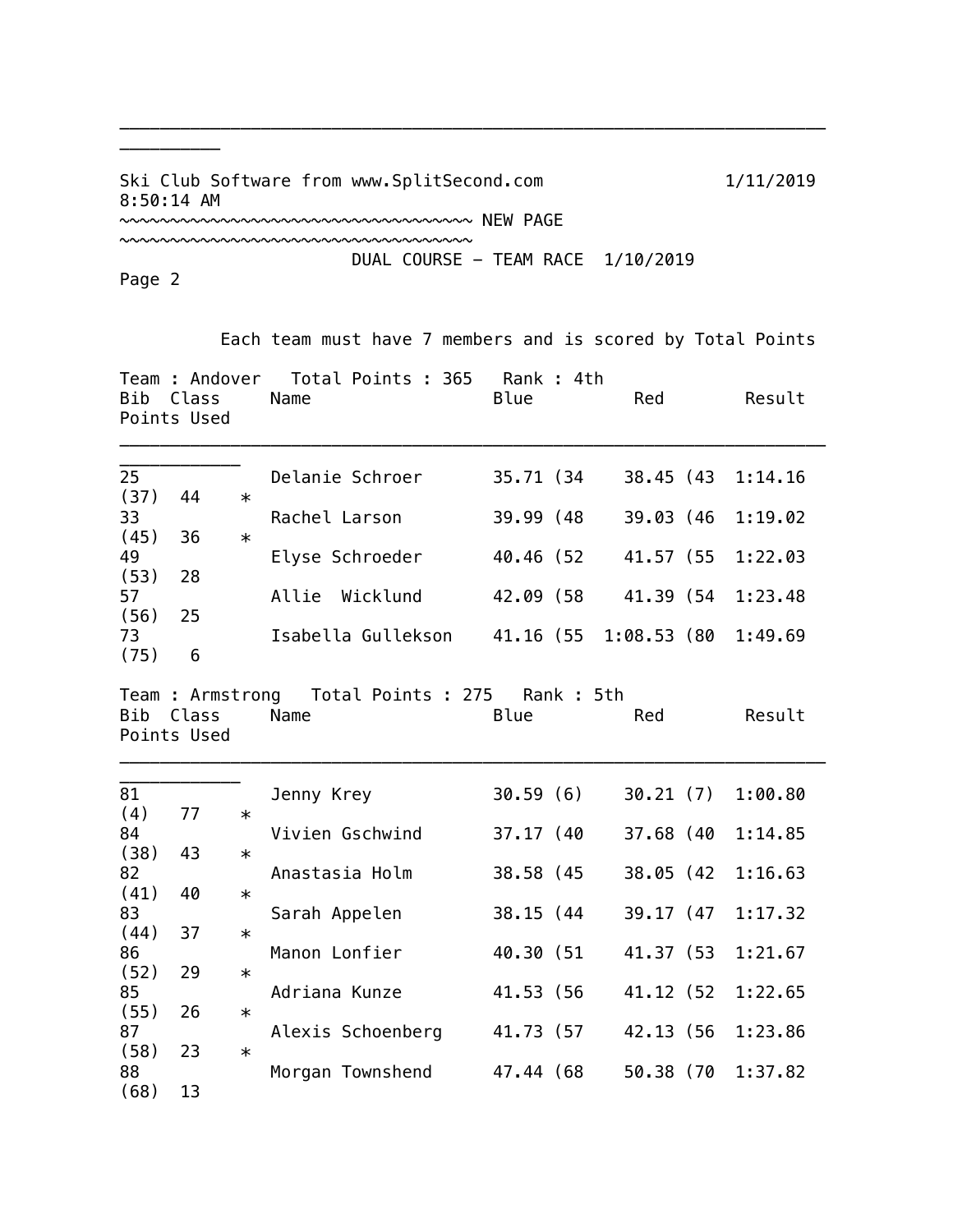| 89<br>(77)             | $\overline{4}$                       |        | Maria Friis                                              | 1:08.27(81)       | 48.97 (69  | 1:57.24 |
|------------------------|--------------------------------------|--------|----------------------------------------------------------|-------------------|------------|---------|
| 90                     |                                      |        | Valeria Araque 47.64 (70                                 |                   | DSQ        |         |
| Bib                    | Class<br>Points Used                 |        | Team : NW Alpine  Total Points : 259  Rank : 6th<br>Name | <b>Blue</b>       | Red        | Result  |
| 95                     |                                      |        | KENDALL QUALL                                            | 30.72 (7)         | 31.15 (10  | 1:01.87 |
| (8)<br>91              | 73                                   | $\ast$ | MARIT SCOTT                                              | 31.67(13)         | 31.59 (12) | 1:03.26 |
| (10)<br>92             | 71                                   | $\ast$ | KATIE BOTTEMA                                            | 34.90 (29         | 35.49 (32) | 1:10.39 |
| (27)<br>93             | 54                                   | $\ast$ | DYLAN SHOEMAKER                                          | 43.57 (65         | 43.60 (61  | 1:27.17 |
| (60)<br>98             | 21                                   | $\ast$ | ALEXIS DUKE                                              | 47.63 (69         | 47.20 (67  | 1:34.83 |
| (65)<br>94             | 16                                   | $\ast$ | Sam Altman                                               | 48.06 (71         | 48.48 (68  | 1:36.54 |
| (66)<br>97             | 15                                   | $\ast$ | MEME WHITE                                               | 54.11 (76         | 50.67 (71  | 1:44.78 |
| (72)<br>96<br>(74)     | 9<br>7                               | $\ast$ | ELLA WALD                                                | 53.17 (75         | 53.74 (74  | 1:46.91 |
| Bib                    | Team : Anoka<br>Class<br>Points Used |        | Total Points : 198<br>Name                               | Rank: 7th<br>Blue | Red        | Result  |
| 10                     |                                      |        | Stella Gronski                                           | 31.45 (11)        | 30.14(5)   | 1:01.59 |
| (7)<br>18              | 74                                   | $\ast$ | Claire Gronski                                           | 31.72 (14)        | 32.37 (17  | 1:04.09 |
| (14)<br>$\overline{2}$ | 67                                   | $\ast$ | Elise Pinewski                                           | 51.39 (74)        | 28.65(2)   | 1:20.04 |
| (47)<br>26             | 34                                   | $\ast$ | Gretchen Mugglin                                         | 44.18 (66         | 43.35 (60  | 1:27.53 |
| (63)<br>34             | 18                                   | $\ast$ | Alexcis Wuorenma                                         | 59.12 (78         | 57.15 (75  | 1:56.27 |
| (76)                   | 5                                    | $\ast$ |                                                          |                   |            |         |

\_\_\_\_\_\_\_\_\_\_\_\_\_\_\_\_\_\_\_\_\_\_\_\_\_\_\_\_\_\_\_\_\_\_\_\_\_\_\_\_\_\_\_\_\_\_\_\_\_\_\_\_\_\_\_\_\_\_\_\_\_\_\_\_\_\_\_\_\_\_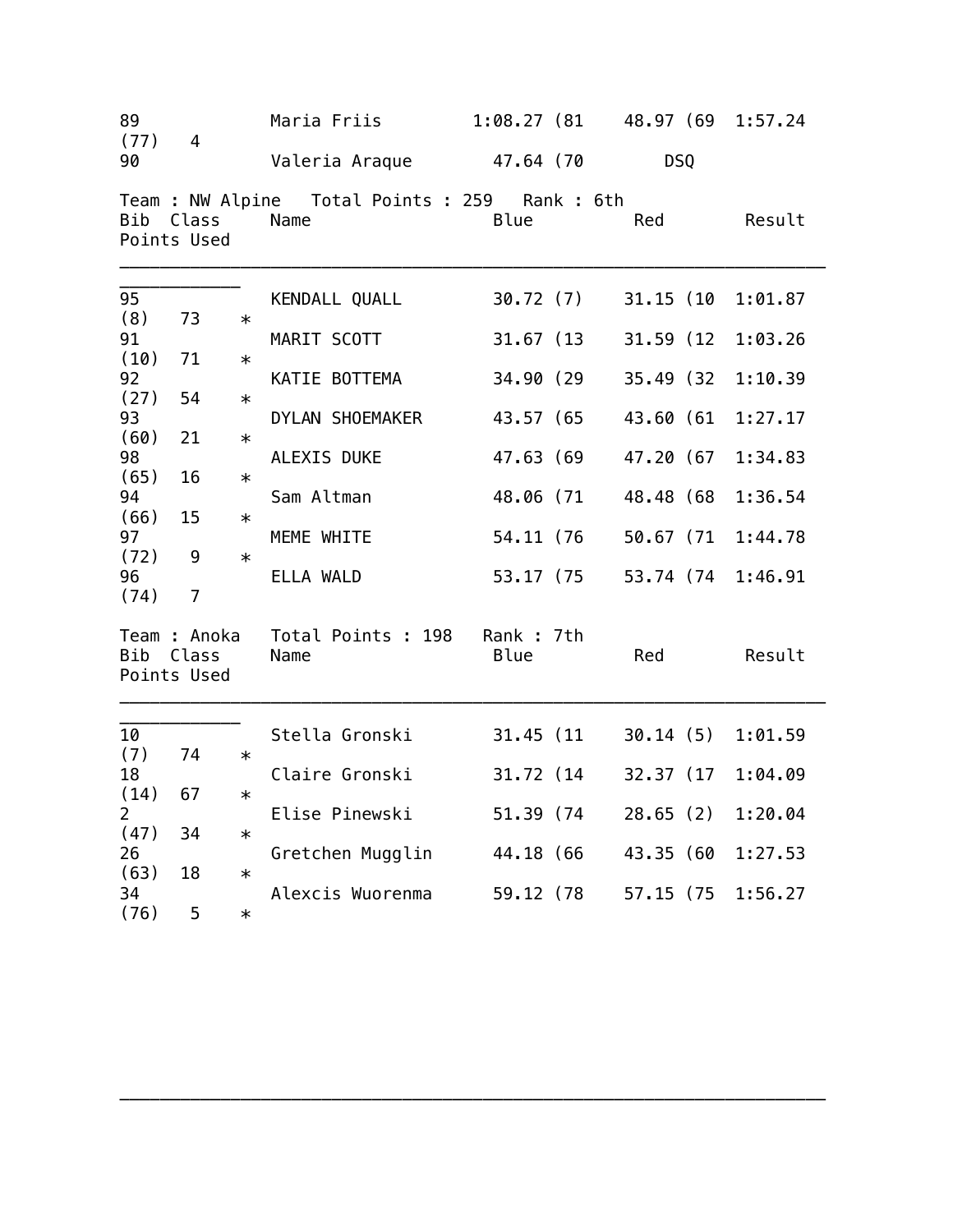## Ski Club Software from www.SplitSecond.com 1/11/2019 8:50:14 AM

~~~~~~~~~~~~~~~~~~~~~~~~~~~~~~~~~~~

~~~~~~~~~~~~~~~~~~~~~~~~~~~~~~~~~~~ NEW PAGE

DUAL COURSE - TEAM RACE 1/10/2019

Page 3

\_\_\_\_\_\_\_\_\_\_

Each team must have 7 members and is scored by Total Points

| Bib Class   | Name | Team: Coon Rapids Total Points: 159 Rank: 8th | Blue | Red | Result |
|-------------|------|-----------------------------------------------|------|-----|--------|
| Points Used |      |                                               |      |     |        |
|             |      |                                               |      |     |        |

| 15             |    |        | Emma Bolin      | 30.84(8)   | 32.47 (19 1:03.31             |         |
|----------------|----|--------|-----------------|------------|-------------------------------|---------|
| (11)           | 70 | $\ast$ |                 |            |                               |         |
| 55             |    |        | Emilee Verbeek  | 37.41 (41) | 42.85 (57                     | 1:20.26 |
| (48)           | 33 | $\ast$ |                 |            |                               |         |
| 23             |    |        | Shelby Robideau | 40.25 (50  | 40.22 (51 1:20.47             |         |
| (50)           | 31 | $\ast$ |                 |            |                               |         |
| 63             |    |        | Krista Eckert   | 43.24 (62) | 44.74 (65 1:27.98             |         |
| (64)           | 17 | $\ast$ |                 |            |                               |         |
| 71             |    |        | Sydney Voseen   | 46.58 (67  | 59.43 (76                     | 1:46.01 |
| (73)           | 8  | $\ast$ |                 |            |                               |         |
| 31             |    |        | Julia Sides     |            | 59.85 (79 1:30.39 (82 2:30.24 |         |
| (81)           |    | $\ast$ |                 |            |                               |         |
| $\overline{7}$ |    |        | Erika Jenkins   | <b>DNS</b> | <b>DNS</b>                    |         |

Team : Spectrum Total Points : 129 Rank : 9th Red Result Points Used

\_\_\_\_\_\_\_\_\_\_\_\_\_\_\_\_\_\_\_\_\_\_\_\_\_\_\_\_\_\_\_\_\_\_\_\_\_\_\_\_\_\_\_\_\_\_\_\_\_\_\_\_\_\_\_\_\_\_\_\_\_\_\_\_\_\_\_\_\_\_

| 400<br>(16)<br>401<br>(17) | 65<br>64                           | Sidney Brenteson<br>$\ast$<br>Sophie Brenteson<br>$\ast$ | 32.51 (17)<br>33.25 (21) | 32.18 (14)<br>31.52 (11)  | 1:04.69<br>1:04.77 |
|----------------------------|------------------------------------|----------------------------------------------------------|--------------------------|---------------------------|--------------------|
| Bib                        | Team : CCS<br>Class<br>Points Used | Total Points : 126<br>Name                               | Rank : 10th<br>Blue      | Red                       | Result             |
| 500<br>(3)<br>501<br>(33)  | 78<br>48                           | Hailey Baas<br>$\ast$<br>Hannah Baas<br>$\ast$           | 30.21(4)<br>37.13 (39)   | 30.18(6)<br>(28)<br>35.08 | 1:00.39<br>1:12.21 |